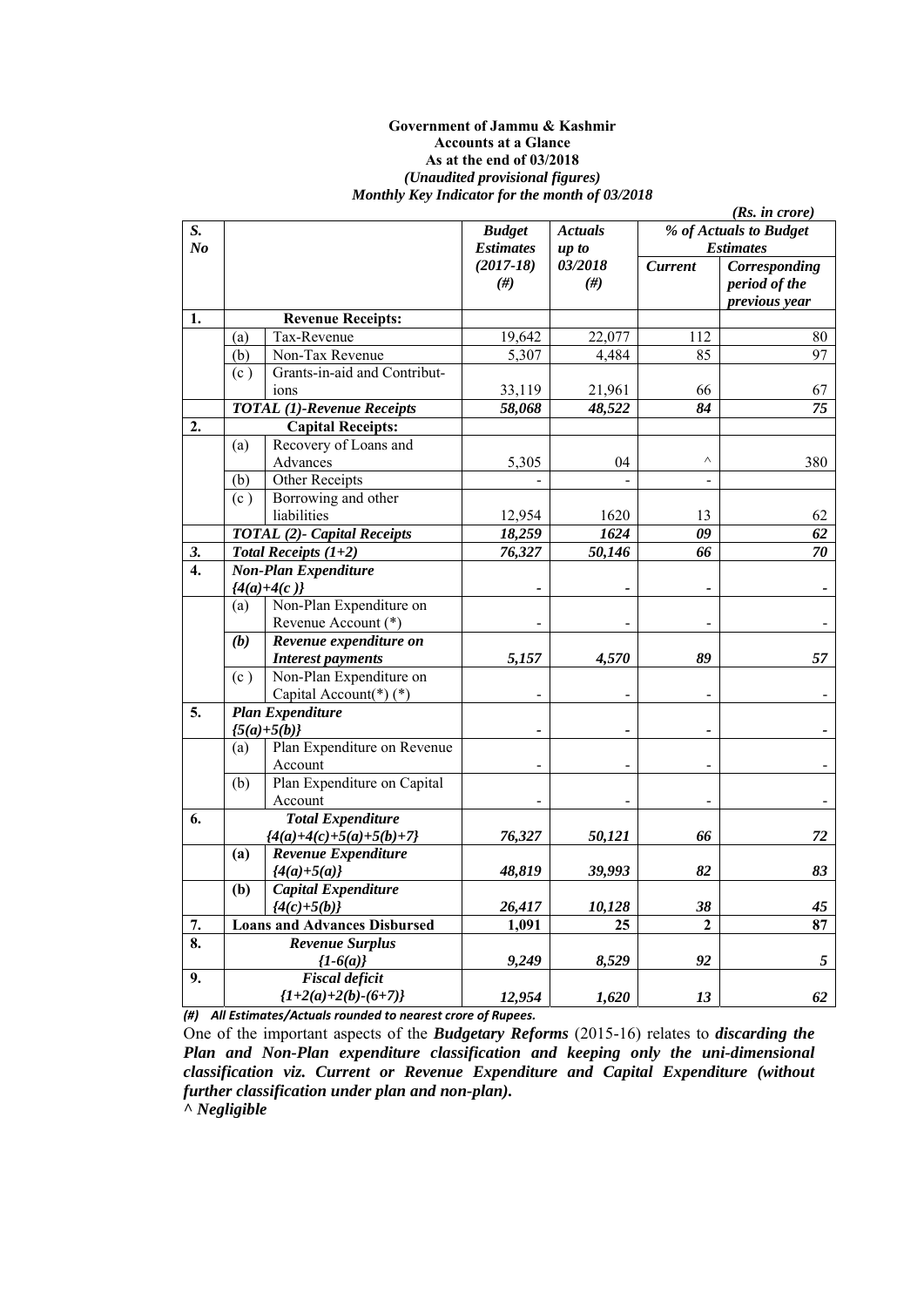## (Format of Progressive Figures)

### T A X R E V E N U E

(Rs. in crore)

| <b>Month</b> |                | 2017-18        | 2016-17        |             |
|--------------|----------------|----------------|----------------|-------------|
|              | Monthly $(\#)$ | Progressive(#) | <b>Monthly</b> | Progressive |
| April        | 1,157          | 1,157          | 1,109          | 1,109       |
| May          | 1,277          | 2,434          | 1,036          | 2,145       |
| June         | 1,224          | 3,658          | 1,009          | 3,154       |
| July         | 2,822          | 6,480          | 1,465          | 4,619       |
| August       | 1,366          | 7,846          | 383            | 5,002       |
| September    | 1,598          | 9,444          | 1,612          | 6,614       |
| October      | 2,039          | 11,483         | 1,676          | 8,290       |
| November     | 1,893          | 13,376         | 1,141          | 9,431       |
| December     | 1,569          | 14,945         | 914            | 10,345      |
| January      | 1,728          | 16,673         | 2,390          | 12,735      |
| February     | 1,757          | 18,430         | 1,059          | 13,794      |
| March        | 3,647          | 22,077         | 1,259          | 15,053      |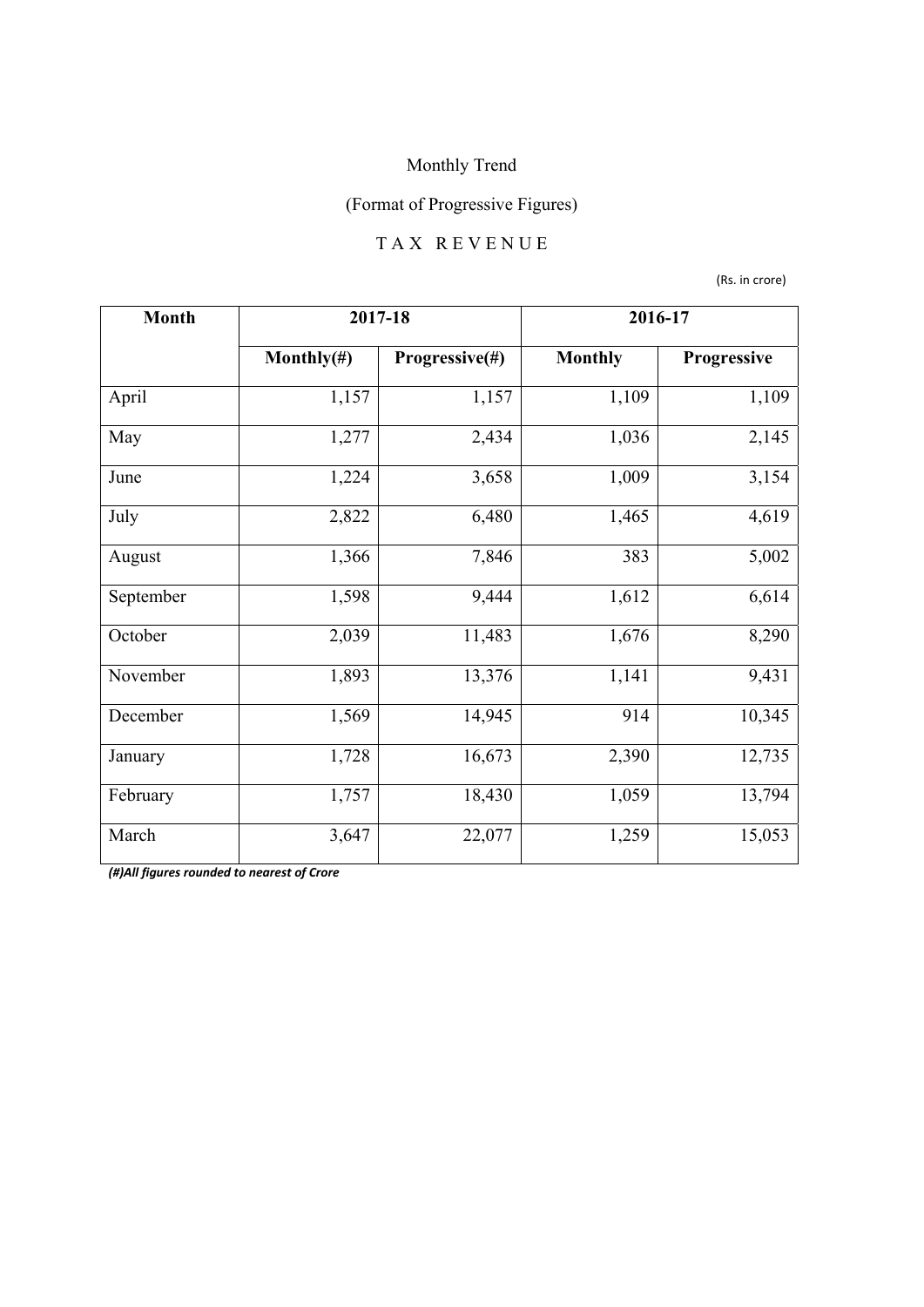## (Format of Progressive Figures)

# N O N-T A X R E V E N U E

(Rs. in crore)

| <b>Month</b> | 2017-18        |                | 2016-17        |             |
|--------------|----------------|----------------|----------------|-------------|
|              | Monthly $(\#)$ | Progressive(#) | <b>Monthly</b> | Progressive |
| April        | 352            | 352            | 95             | 95          |
| May          | 367            | 719            | 120            | 215         |
| June         | 257            | 976            | 115            | 330         |
| July         | 336            | 1,312          | 182            | 512         |
| August       | 283            | 1,595          | 100            | 612         |
| September    | 277            | 1,872          | 118            | 730         |
| October      | 196            | 2,068          | 139            | 869         |
| November     | 943            | 3,011          | 708            | 1,577       |
| December     | 299            | 3,310          | 216            | 1,793       |
| January      | 222            | 3,532          | 194            | 1,987       |
| February     | 223            | 3,755          | 200            | 2,187       |
| March        | 729            | 4,484          | 1,710          | 3,897       |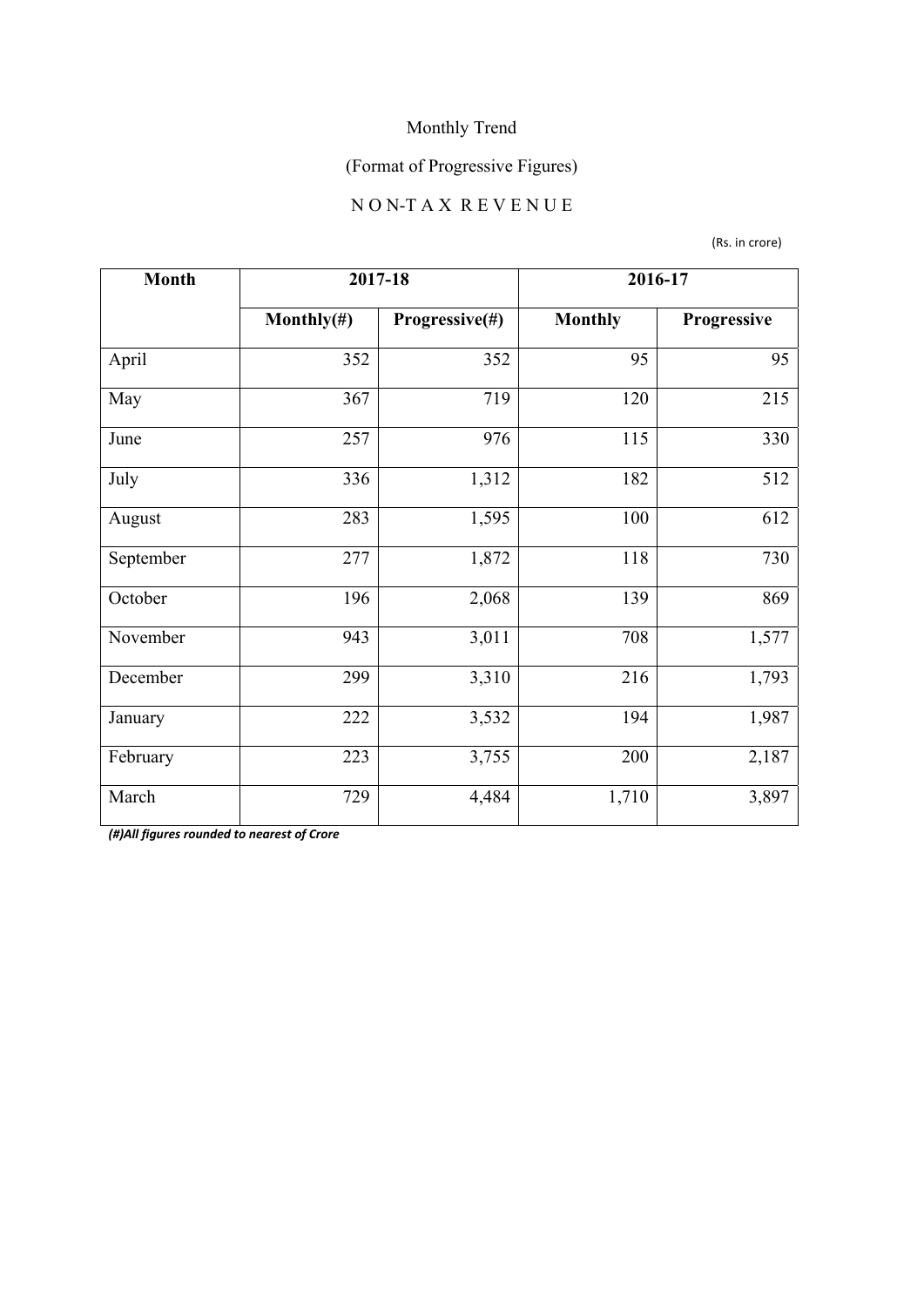## (Format of Progressive Figures)

## Revenue Receipts of

### GRANTS-IN-AID AND CONTRIBUTIONS

(Rs. in crore)

| <b>Month</b> | 2017-18        |                | 2016-17                  |             |
|--------------|----------------|----------------|--------------------------|-------------|
|              | Monthly $(\#)$ | Progressive(#) | <b>Monthly</b>           | Progressive |
| April        | 200            | 200            | $\overline{\phantom{a}}$ |             |
| May          | 2,151          | 2,351          | 2,348                    | 2,348       |
| June         | 1,989          | 4,340          | 1,985                    | 4,333       |
| July         | 3,673          | 8,013          | 1,258                    | 5,591       |
| August       | 1,212          | 9,225          |                          | 5,591       |
| September    | 1,781          | 11,006         | 3,272                    | 8,863       |
| October      | 1,184          | 12,190         | 1,422                    | 10,285      |
| November     | 1,639          | 13,829         | 983                      | 11,268      |
| December     | 1,728          | 15,557         | 2,389                    | 13,657      |
| January      | 1,103          | 16,660         | 1,575                    | 15,232      |
| February     | 2,423          | 19,083         | 1,908                    | 17,140      |
| March        | 2,878          | 21,961         | 1,509                    | 18,649      |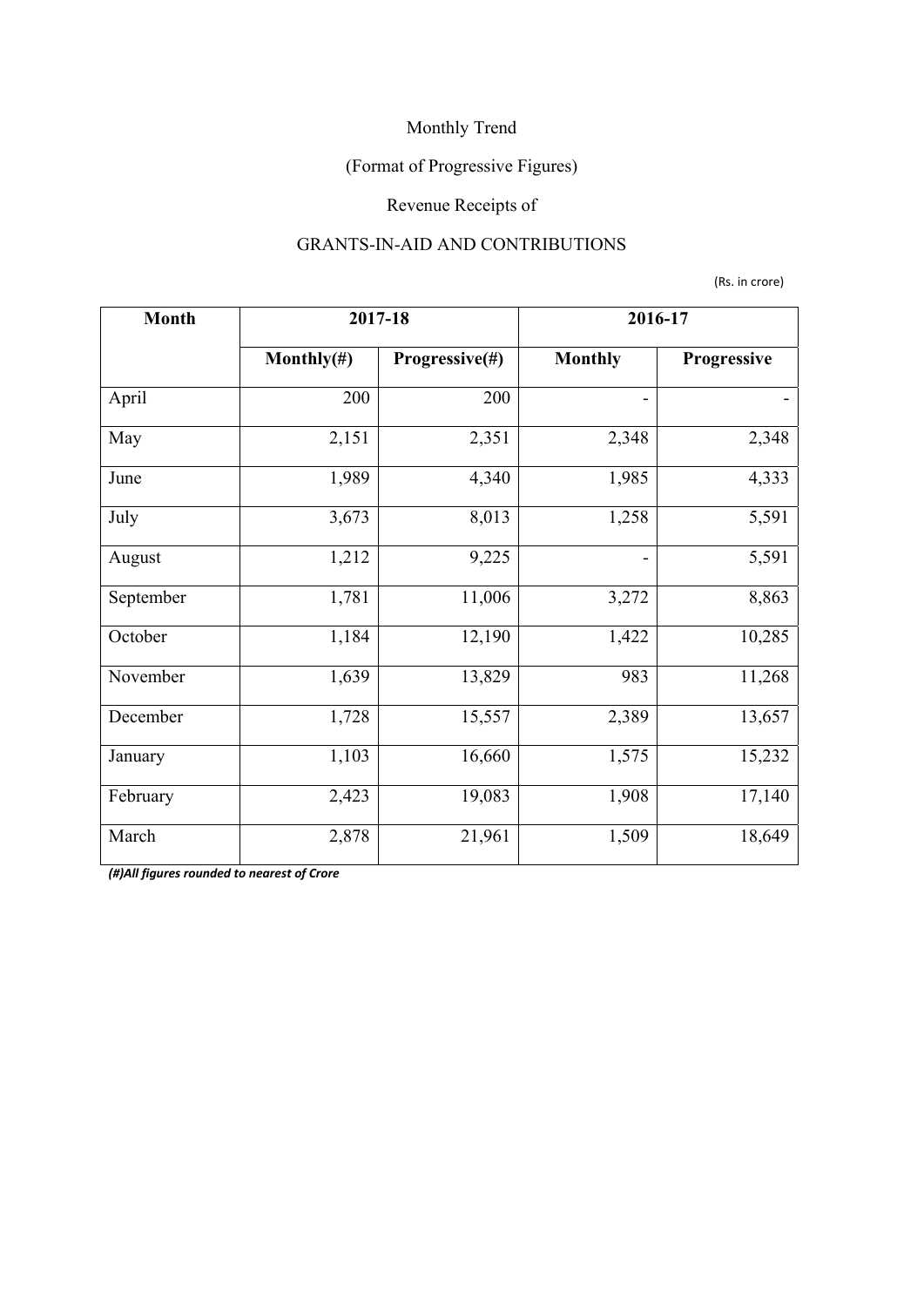## (Format of Progressive Figures)

## RECOVERY OF LOANS AND ADVANCES

(Rs. in crore)

| <b>Month</b> | 2017-18                      |                          |                          | 2016-17     |
|--------------|------------------------------|--------------------------|--------------------------|-------------|
|              | Monthly $(\#)$               | Progressive(#)           | <b>Monthly</b>           | Progressive |
| April        | $\overline{\phantom{0}}$     | $\qquad \qquad$          | 02                       | 02          |
| May          | $\overline{a}$               | $\overline{\phantom{0}}$ | $\overline{\phantom{a}}$ | 02          |
| June         | $\overline{\phantom{a}}$     | $\overline{\phantom{a}}$ | 01                       | 03          |
| July         | 01                           | 01                       | 13                       | 16          |
| August       | $\overline{\phantom{0}}$     | 01                       | $\overline{\phantom{a}}$ | 16          |
| September    | $\qquad \qquad$              | 01                       | $\overline{\phantom{a}}$ | 16          |
| October      | $\overline{\phantom{a}}$     | 01                       | $\overline{\phantom{a}}$ | 16          |
| November     | $\qquad \qquad$              | 01                       | $\overline{\phantom{a}}$ | 16          |
| December     | $\overline{a}$               | 01                       |                          | 16          |
| January      | 01                           | 02                       | 01                       | 17          |
| February     | 02                           | 04                       | $\overline{\phantom{a}}$ | 17          |
| March        | $\qquad \qquad \blacksquare$ | 04                       | $\overline{2}$           | 19          |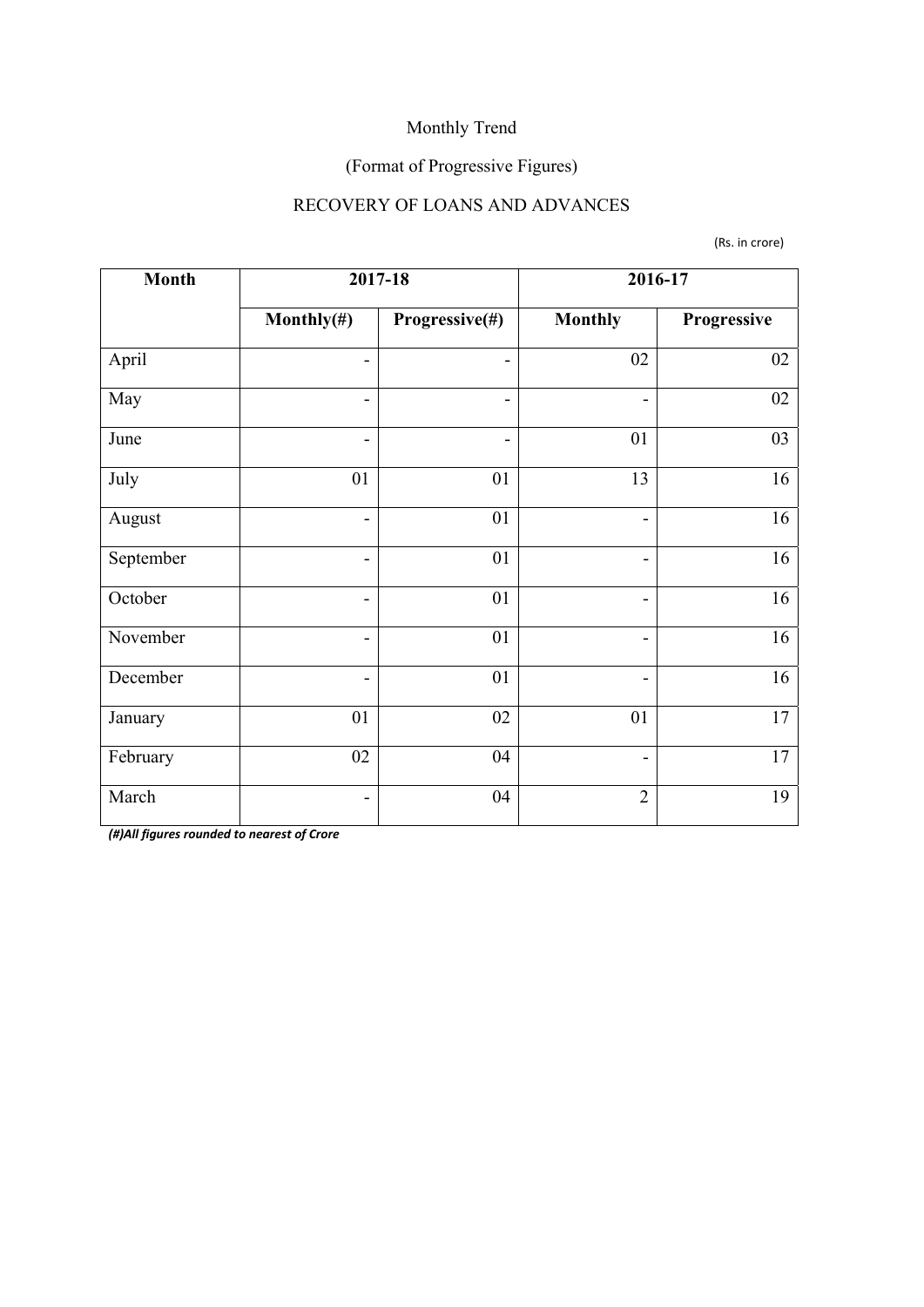## (Format of Progressive Figures)

### BORROWINGS AND OTHER LIABILITIES

(Rs. in crore)

| <b>Month</b> | 2017-18        |                | 2016-17        |             |
|--------------|----------------|----------------|----------------|-------------|
|              | Monthly $(\#)$ | Progressive(#) | <b>Monthly</b> | Progressive |
| April        | 443            | 443            | 376            | 376         |
| May          | 911            | 1,354          | $(-)911$       | $(-)535$    |
| June         | 686            | 2,040          | $(-)518$       | $(-)1,053$  |
| July         | $(-)3,444$     | $(-)1,404$     | 389            | $(-)664$    |
| August       | 2,366          | 962            | 1,987          | 1,323       |
| September    | $(-)2,012$     | $(-)1,050$     | $(-)1,524$     | $(-)201$    |
| October      | $(-)36$        | $(-)1,086$     | 913            | 712         |
| November     | 865            | $(-)221$       | 712            | 1,424       |
| December     | $(-)568$       | $(-)789$       | $(-)249$       | 1,175       |
| January      | $(+)1,174$     | 385            | $(-)1,048$     | 127         |
| February     | $(-)1,189$     | $(-)804$       | 840            | 967         |
| March        | $(+)2,424$     | 1,620          | 6,697          | 7,664       |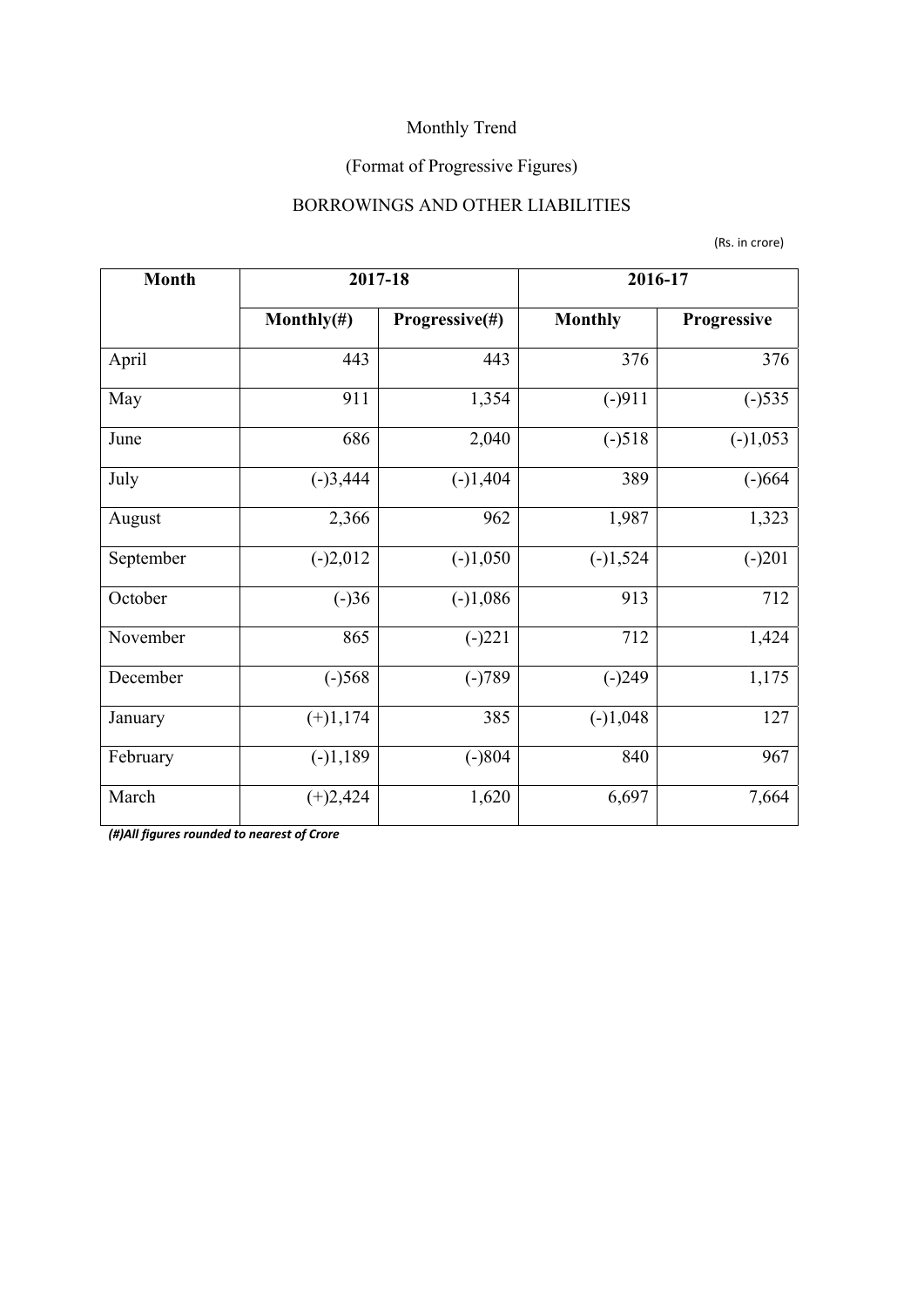## (Format of Progressive Figures)

### NON-PLAN EXPENDITURE ON REVENUE ACCOUNT

(Rs. in crore)

| <b>Month</b> | 2017-18        |                      | 2016-17        |             |
|--------------|----------------|----------------------|----------------|-------------|
|              | Monthly $(\#)$ | Progressive(#)       | <b>Monthly</b> | Progressive |
| April        | 1,972          | 1,972                | 1,541          | 1,541       |
| May          | 4,191          | 6,163                | 1,985          | 3,526       |
| June         | $\star$        | $\ddot{\phantom{1}}$ | 2,097          | 5,623       |
| July         | $\ast$         | $\ast$               | 2,370          | 7,993       |
| August       | $\ast$         | $\ast$               | 2,154          | 10,147      |
| September    | $\ast$         | $\ast$               | 3,066          | 13,213      |
| October      | $\ast$         | $\ast$               | 3,669          | 16,882      |
| November     | $\ast$         | $\ast$               | 3,155          | 20,037      |
| December     | $\ast$         | $\ast$               | 2,742          | 22,779      |
| January      | $\ast$         | $\ast$               | 2,573          | 25,352      |
| February     | $\ast$         | $\ast$               | 3,220          | 28,572      |
| March        | $\ast$         | $\ast$               | 7,404          | 35,976      |

*(#)All figures rounded to nearest of Crore*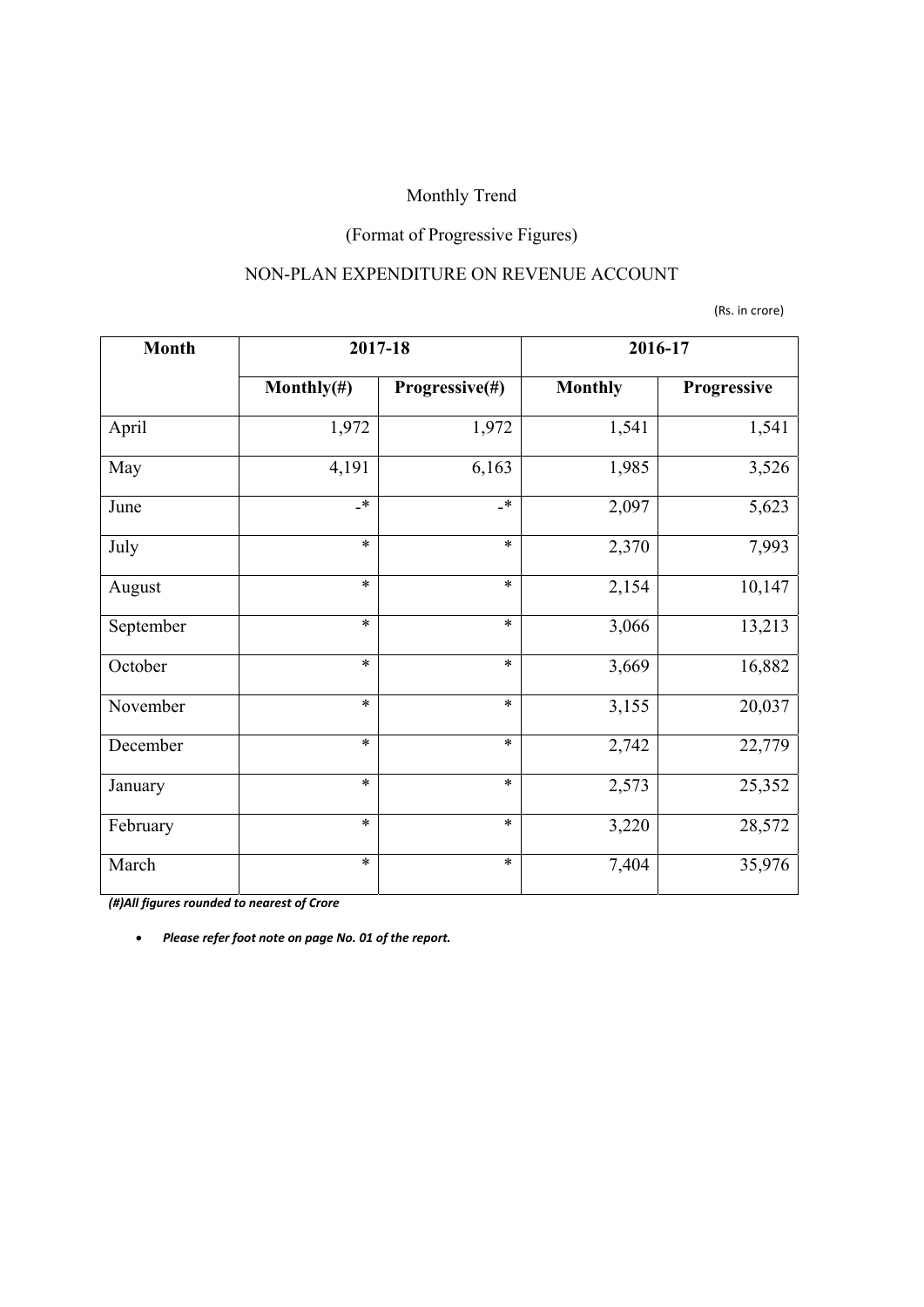## (Format of Progressive Figures)

### REVENUE EXPENDITURE ON INTEREST PAYMENTS

(Rs. in crore)

| <b>Month</b> | 2017-18                      |                | 2016-17                  |             |
|--------------|------------------------------|----------------|--------------------------|-------------|
|              | Monthly $(\#)$               | Progressive(#) | <b>Monthly</b>           | Progressive |
| April        | $\qquad \qquad \blacksquare$ |                | $\overline{\phantom{a}}$ |             |
| May          | 1,580                        | 1,580          | 138                      | 138         |
| June         | 127                          | 1,707          | 273                      | 411         |
| July         | 504                          | 2,211          | 98                       | 509         |
| August       | 255                          | 2,466          | 01                       | 510         |
| September    | 203                          | 2,669          | 642                      | 1,152       |
| October      | 406                          | 3,075          | 387                      | 1,539       |
| November     | 147                          | 3,222          | 137                      | 1,676       |
| December     | 238                          | 3,460          | 140                      | 1,816       |
| January      | 380                          | 3,840          | 253                      | 2,069       |
| February     | 257                          | 4,097          | 397                      | 2,466       |
| March        | 473                          | 4,570          | 233                      | 2,699       |

*(#)All figures rounded to nearest of Crore*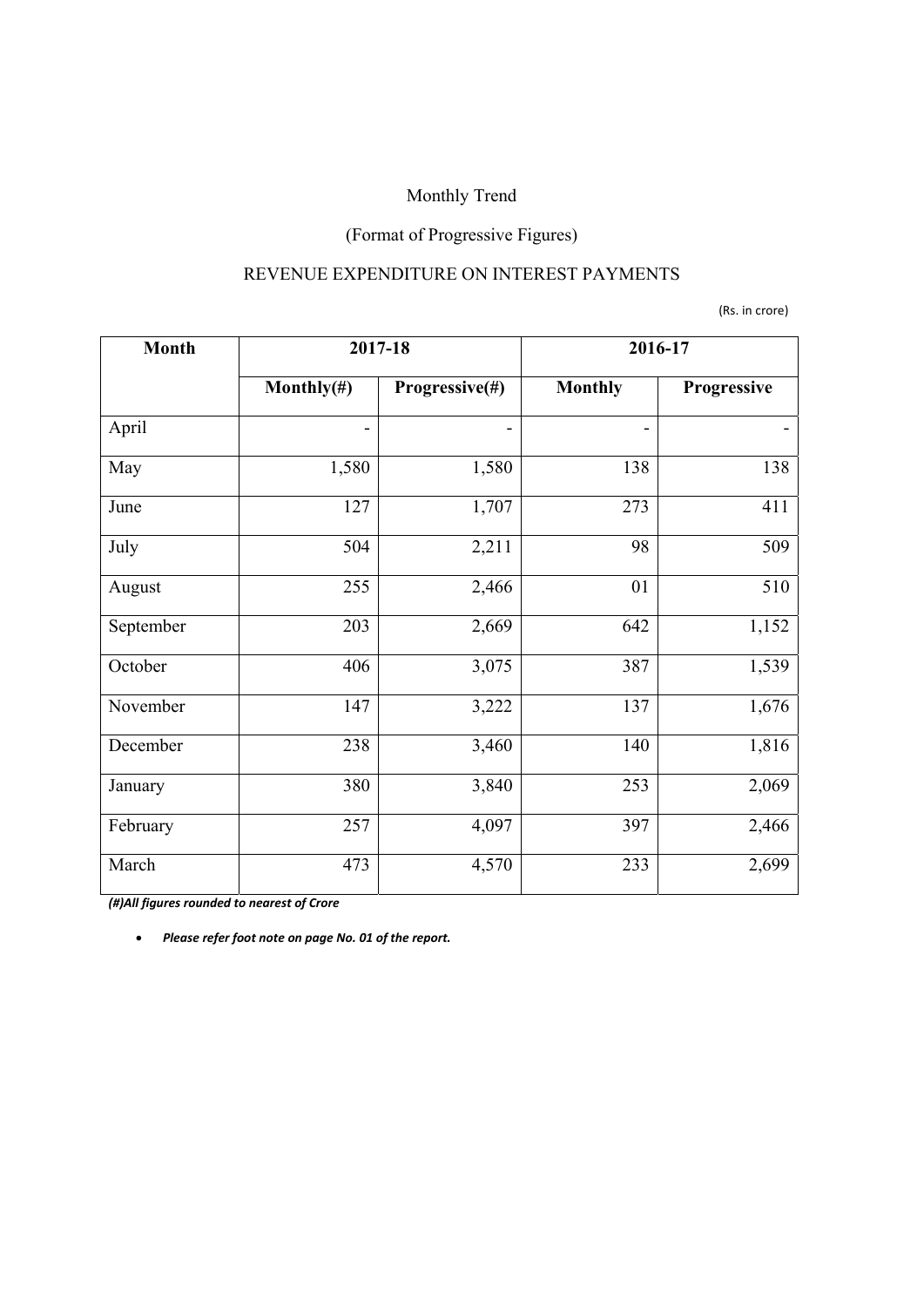## (Format of Progressive Figures)

### NON-PLAN EXPENDITURE ON CAPITAL ACCOUNT

#### (Rs. in crore)

| <b>Month</b> | 2017-18        |                | 2016-17         |             |
|--------------|----------------|----------------|-----------------|-------------|
|              | Monthly $(\#)$ | Progressive(#) | <b>Monthly</b>  | Progressive |
| April        | 48             | 48             | 07              | 07          |
| May          | 19             | 67             | 04              | 11          |
| June         | $\ast$         | $\ast$         | 34              | 45          |
| July         | $\ast$         | $\ast$         | 49              | 94          |
| August       | $\ast$         | $\ast$         | $\overline{75}$ | 169         |
| September    | $\ast$         | $\ast$         | 25              | 194         |
| October      | $\ast$         | $\ast$         | 126             | 320         |
| November     | $\ast$         | $\ast$         | 34              | 354         |
| December     | $\ast$         | $\ast$         | 10              | 364         |
| January      | $\ast$         | $\ast$         | 20              | 384         |
| February     | $\ast$         | $\ast$         | 88              | 472         |
| March        | $\ast$         | $\ast$         | 320             | 792         |

*(#)All figures rounded to nearest of Crore*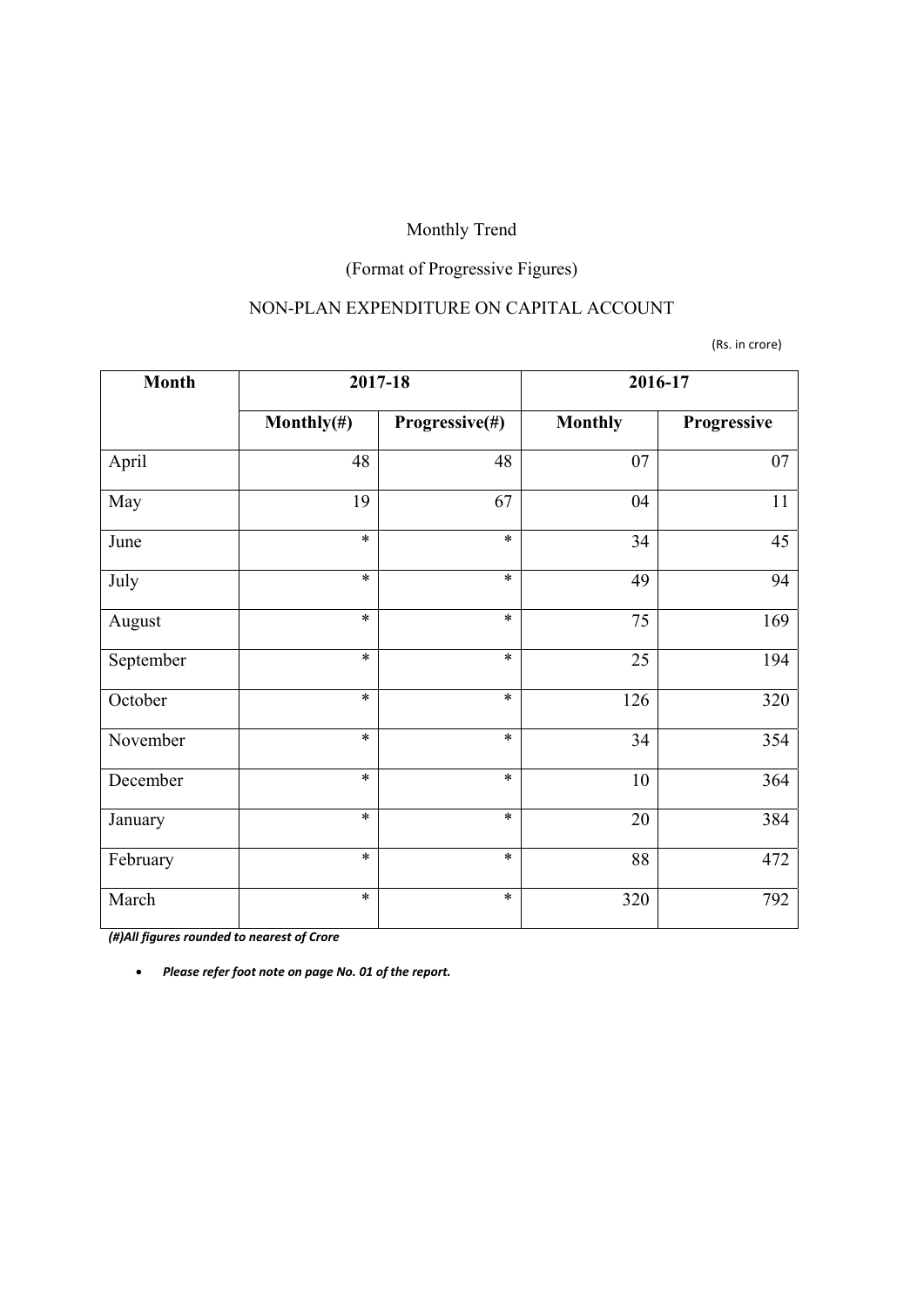## (Format of Progressive Figures)

### PLAN EXPENDITURE ON REVENUE ACCOUNT

(Rs. in crore)

| <b>Month</b> | 2017-18                  |                              | 2016-17        |             |
|--------------|--------------------------|------------------------------|----------------|-------------|
|              | Monthly $(\#)$           | Progressive(#)               | <b>Monthly</b> | Progressive |
| April        | $\overline{\phantom{a}}$ | $\qquad \qquad \blacksquare$ | 09             | 09          |
| May          | 40                       | 40                           | 319            | 328         |
| June         | $\ast$                   | $\ast$                       | 122            | 450         |
| July         | $\ast$                   | $\ast$                       | 273            | 723         |
| August       | $\ast$                   | $\ast$                       | 46             | 769         |
| September    | $\ast$                   | $\ast$                       | 54             | 823         |
| October      | $\ast$                   | $\ast$                       | 55             | 878         |
| November     | $\ast$                   | $\ast$                       | 118            | 996         |
| December     | $\ast$                   | $\ast$                       | 19             | 1,015       |
| January      | $\ast$                   | $\ast$                       | 40             | 1,055       |
| February     | $\ast$                   | $\ast$                       | 50             | 1,105       |
| March        | $\ast$                   | $\ast$                       | 223            | 1,328       |

*(#)All figures rounded to nearest of Crore*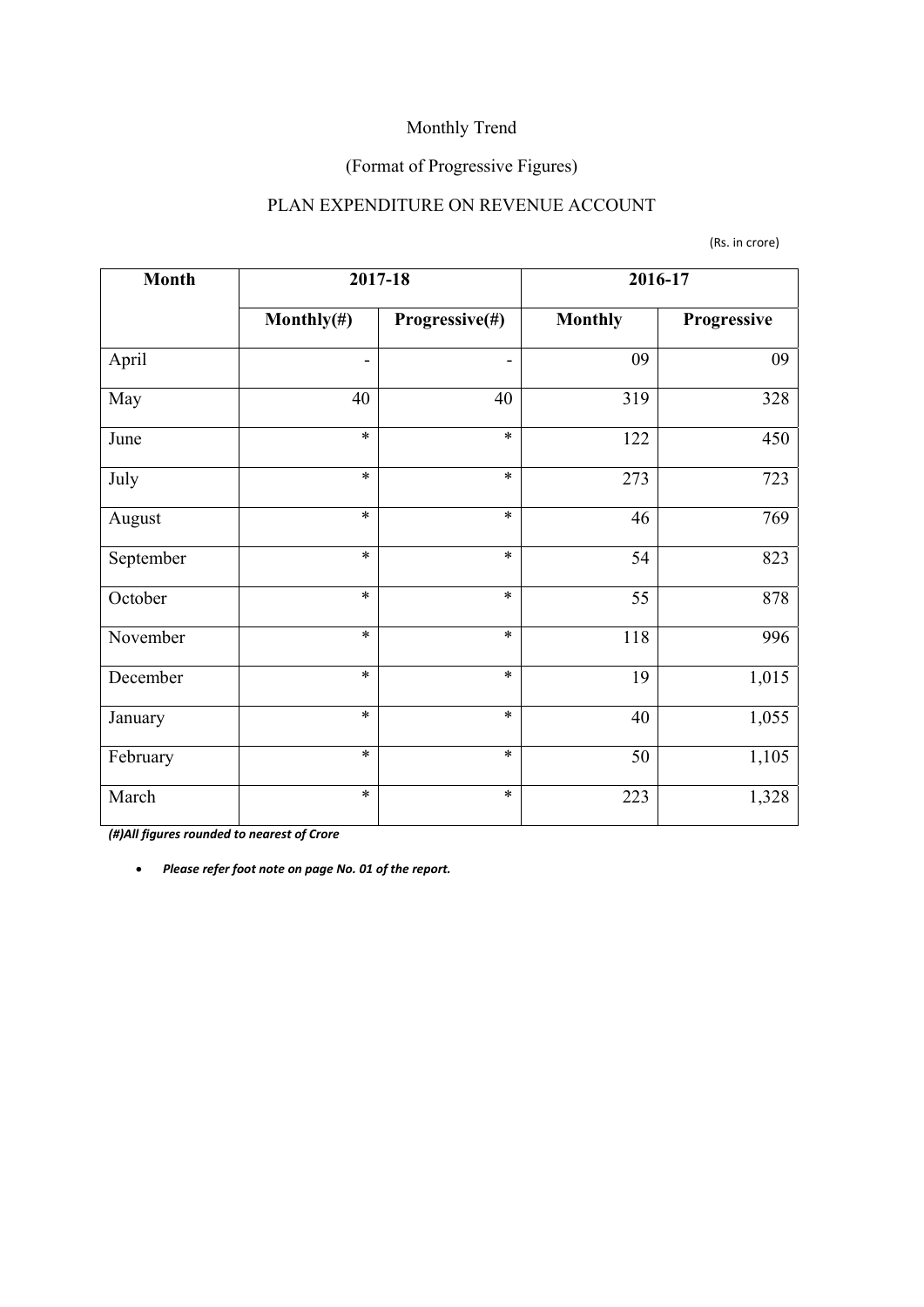## (Format of Progressive Figures)

### PLAN EXPENDITURE ON CAPITAL ACCOUNT

(Rs. in crore)

| <b>Month</b> | 2017-18        |                | 2016-17        |             |
|--------------|----------------|----------------|----------------|-------------|
|              | Monthly $(\#)$ | Progressive(#) | <b>Monthly</b> | Progressive |
| April        | 132            | 132            | 25             | 25          |
| May          | 456            | 588            | 284            | 309         |
| June         | $\ast$         | $\ast$         | 336            | 645         |
| July         | $\ast$         | $\ast$         | 613            | 1,258       |
| August       | $\ast$         | $\ast$         | 194            | 1,452       |
| September    | $\ast$         | $\ast$         | 321            | 1,773       |
| October      | $\ast$         | $\ast$         | 297            | 2,070       |
| November     | $\ast$         | $\ast$         | 235            | 2,305       |
| December     | $\ast$         | $\ast$         | 486            | 2,791       |
| January      | $\ast$         | $\ast$         | 475            | 3,266       |
| February     | $\ast$         | $\ast$         | 641            | 3,907       |
| March        | $\ast$         | $\ast$         | 3,203          | 7,110       |

*(#)All figures rounded to nearest of Crore*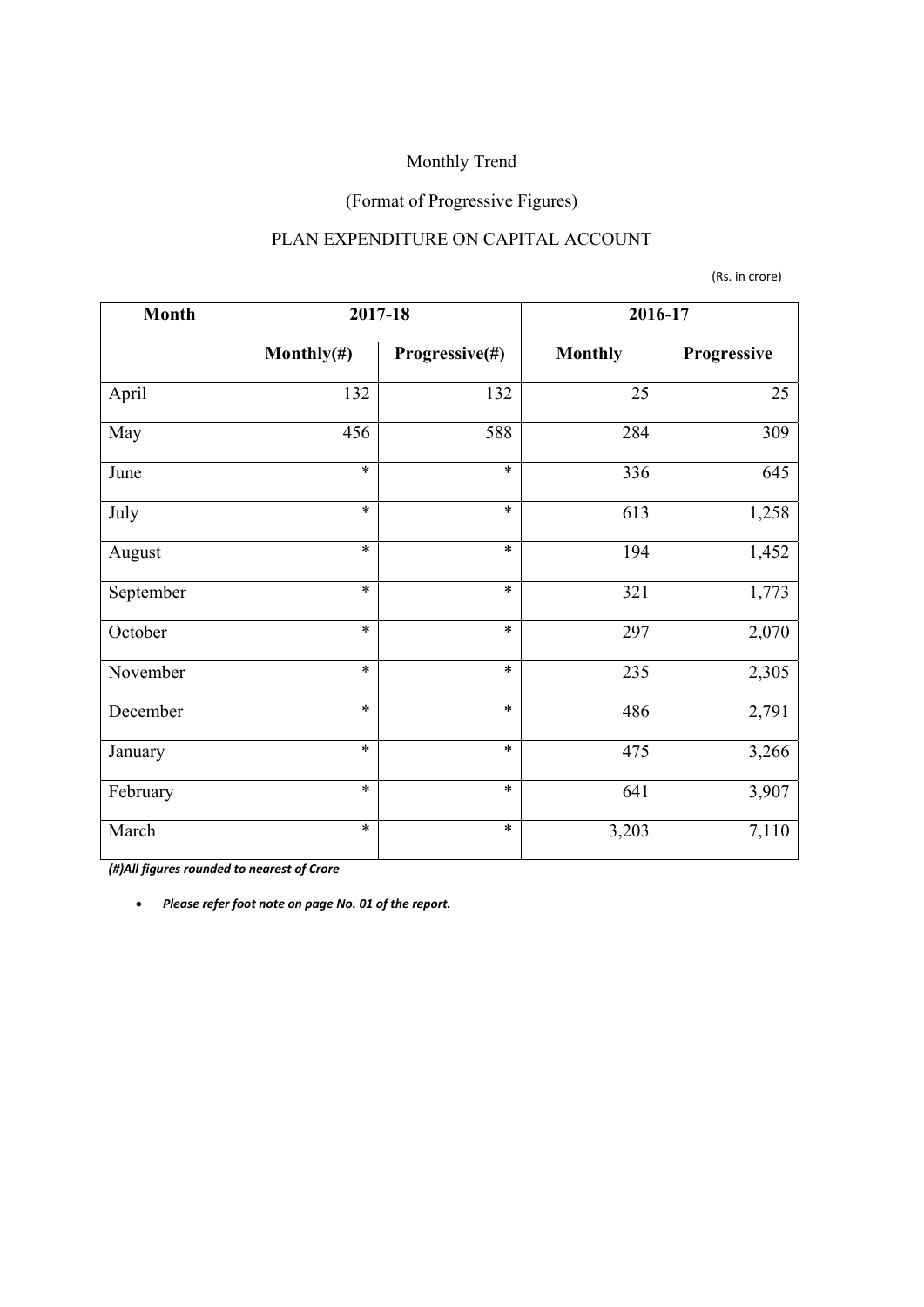## (Format of Progressive Figures)

## TOTAL EXPENDITURE ON REVENUE ACCOUNT

(Rs. in crore)

| <b>Month</b> | 2017-18        |                | 2016-17        |             |
|--------------|----------------|----------------|----------------|-------------|
|              | Monthly $(\#)$ | Progressive(#) | <b>Monthly</b> | Progressive |
| April        | 1,972          | 1,972          | 1,550          | 1,550       |
| May          | 4,231          | 6,203          | 2,304          | 3,854       |
| June         | 3,661          | 9,864          | 2,219          | 6,073       |
| July         | 2,666          | 12,530         | 2,643          | 8,716       |
| August       | 4,888          | 17,418         | 2,200          | 10,916      |
| September    | 1,388          | 18,806         | 3,120          | 14,036      |
| October      | 2,822          | 21,628         | 3,724          | 17,760      |
| November     | 4,664          | 26,292         | 3,273          | 21,033      |
| December     | 2,411          | 28,703         | 2,761          | 23,794      |
| January      | 3,065          | 31,768         | 2,613          | 26,407      |
| February     | 2,795          | 34,563         | 3,270          | 29,677      |
| March        | 5,430          | 39,993         | 7,627          | 37,304      |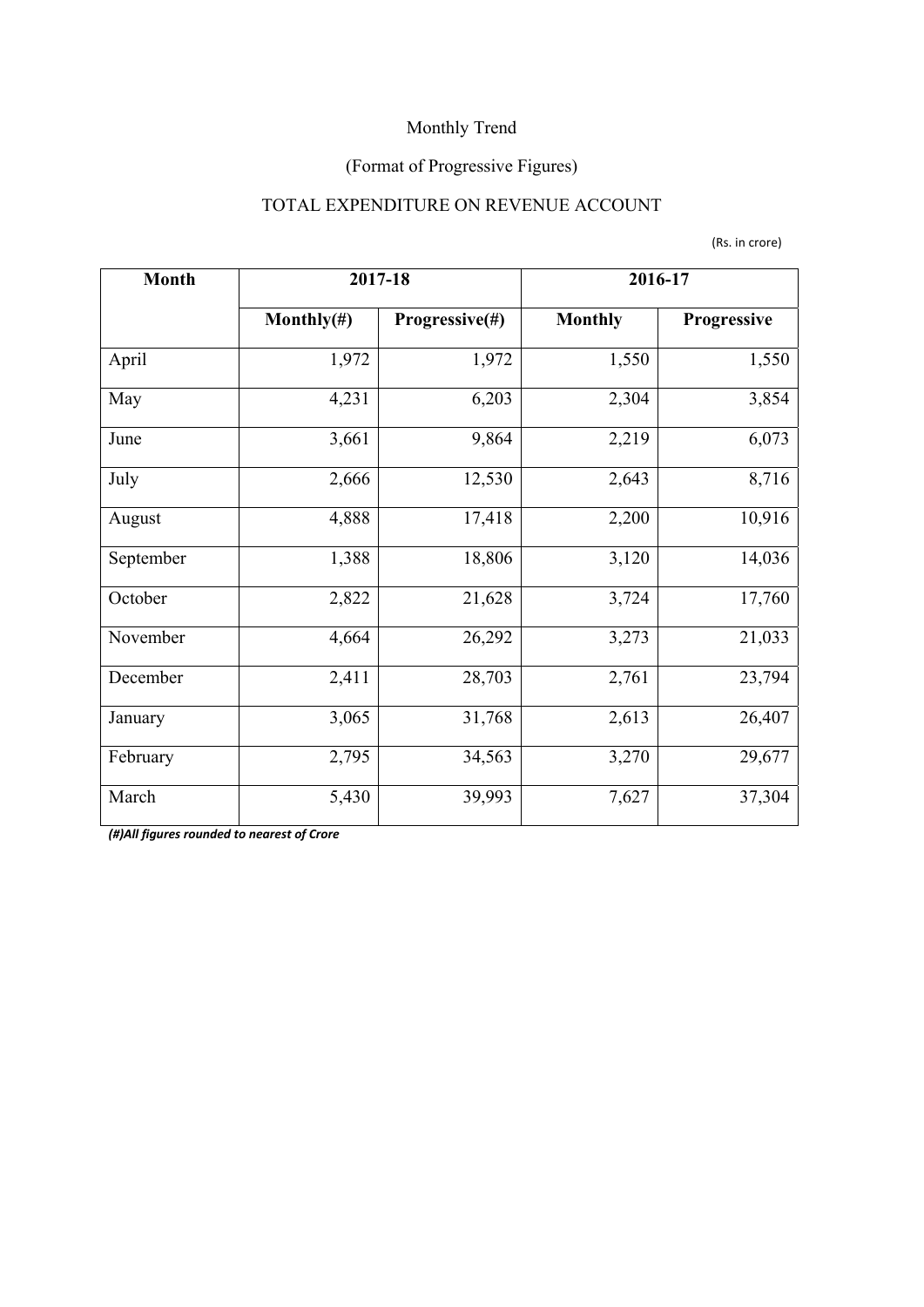## (Format of Progressive Figures)

## TOTAL EXPENDITURE ON CAPITAL ACCOUNT

(Rs. in crore)

| <b>Month</b> | 2017-18        |                | 2016-17        |             |  |
|--------------|----------------|----------------|----------------|-------------|--|
|              | Monthly $(\#)$ | Progressive(#) | <b>Monthly</b> | Progressive |  |
| April        | 180            | 180            | 32             | 32          |  |
| May          | 475            | 655            | 288            | 320         |  |
| June         | 495            | 1,150          | 370            | 690         |  |
| July         | 722            | 1,872          | 662            | 1,352       |  |
| August       | 338            | 2,210          | 269            | 1,621       |  |
| September    | 257            | 2,467          | 346            | 1,967       |  |
| October      | 560            | 3,027          | 423            | 2,390       |  |
| November     | 677            | 3,704          | 269            | 2,659       |  |
| December     | 617            | 4,321          | 496            | 3,155       |  |
| January      | 1,160          | 5,481          | 495            | 3,650       |  |
| February     | 420            | 5,901          | 729            | 4,379       |  |
| March        | 4,227          | 10,128         | 3,523          | 7,902       |  |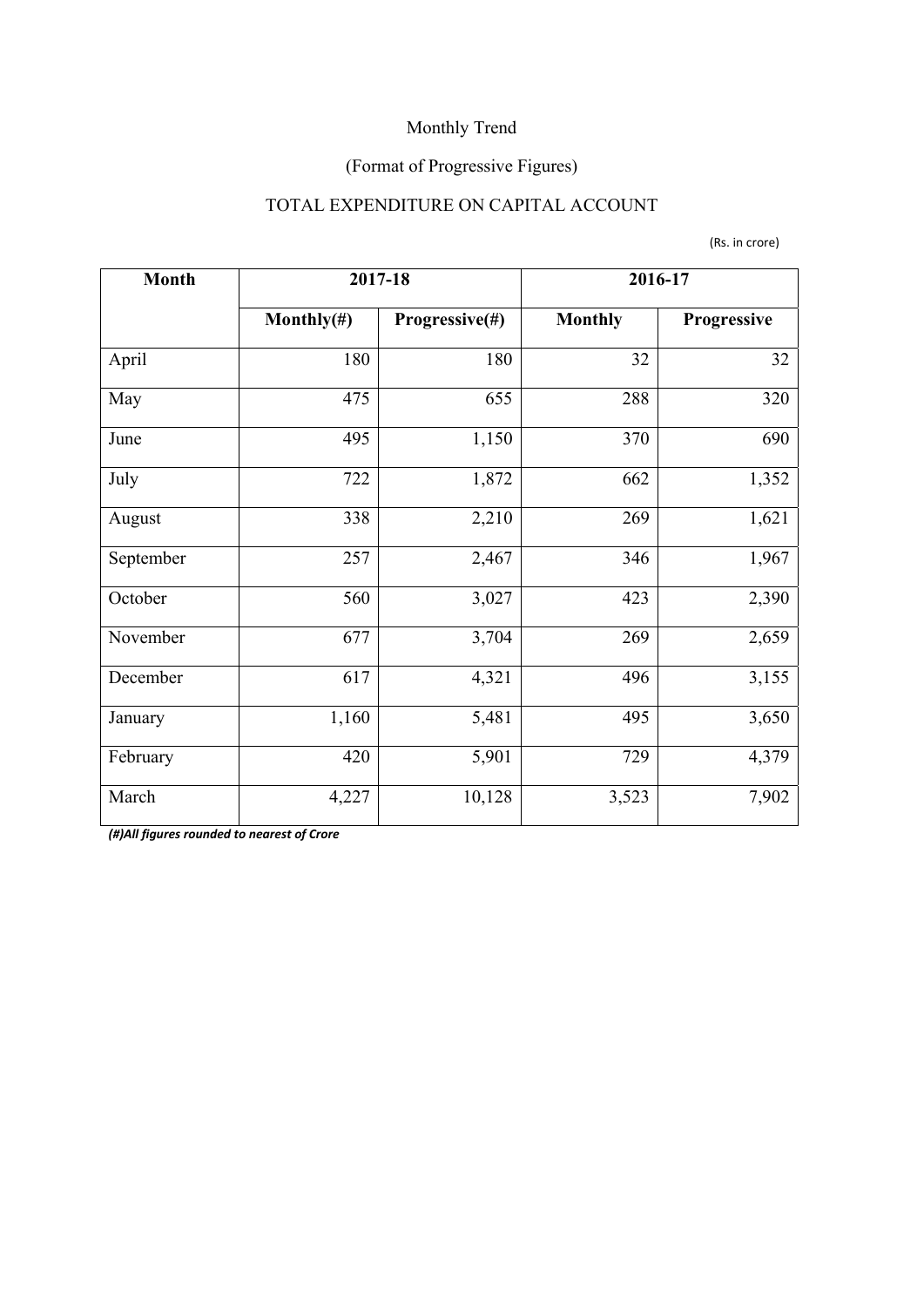## (Format of Progressive Figures)

### LOANS AND ADVANCES DISBURSED

(Rs. in crore)

| <b>Month</b> | 2017-18                  |                              | 2016-17        |             |  |
|--------------|--------------------------|------------------------------|----------------|-------------|--|
|              | Monthly $(\#)$           | Progressive(#)               | <b>Monthly</b> | Progressive |  |
| April        | $\overline{\phantom{a}}$ |                              | (a)            | (a)         |  |
| May          | $\overline{\phantom{a}}$ | $\overline{\phantom{0}}$     | 01             | 01          |  |
| June         | $\overline{\phantom{a}}$ | $\qquad \qquad \blacksquare$ | 03             | 04          |  |
| July         | $\overline{\phantom{a}}$ | $\overline{\phantom{0}}$     | 02             | 06          |  |
| August       | $\qquad \qquad$          | $\qquad \qquad \blacksquare$ | 01             | 07          |  |
| September    | $\overline{\phantom{a}}$ | $\overline{\phantom{0}}$     | 12             | 19          |  |
| October      | $\overline{\phantom{a}}$ | $\qquad \qquad \blacksquare$ | 03             | 22          |  |
| November     | $\overline{\phantom{a}}$ | $\overline{\phantom{0}}$     | 02             | 24          |  |
| December     | $\overline{\phantom{0}}$ | $\overline{\phantom{0}}$     | 13             | 37          |  |
| January      | 03                       | 03                           | 04             | 41          |  |
| February     | 01                       | 04                           | 08             | 49          |  |
| March        | 21                       | 25                           | 27             | 76          |  |

*(#)All figures rounded to nearest of Crore*

*(a) Rs. 0.10 crore only*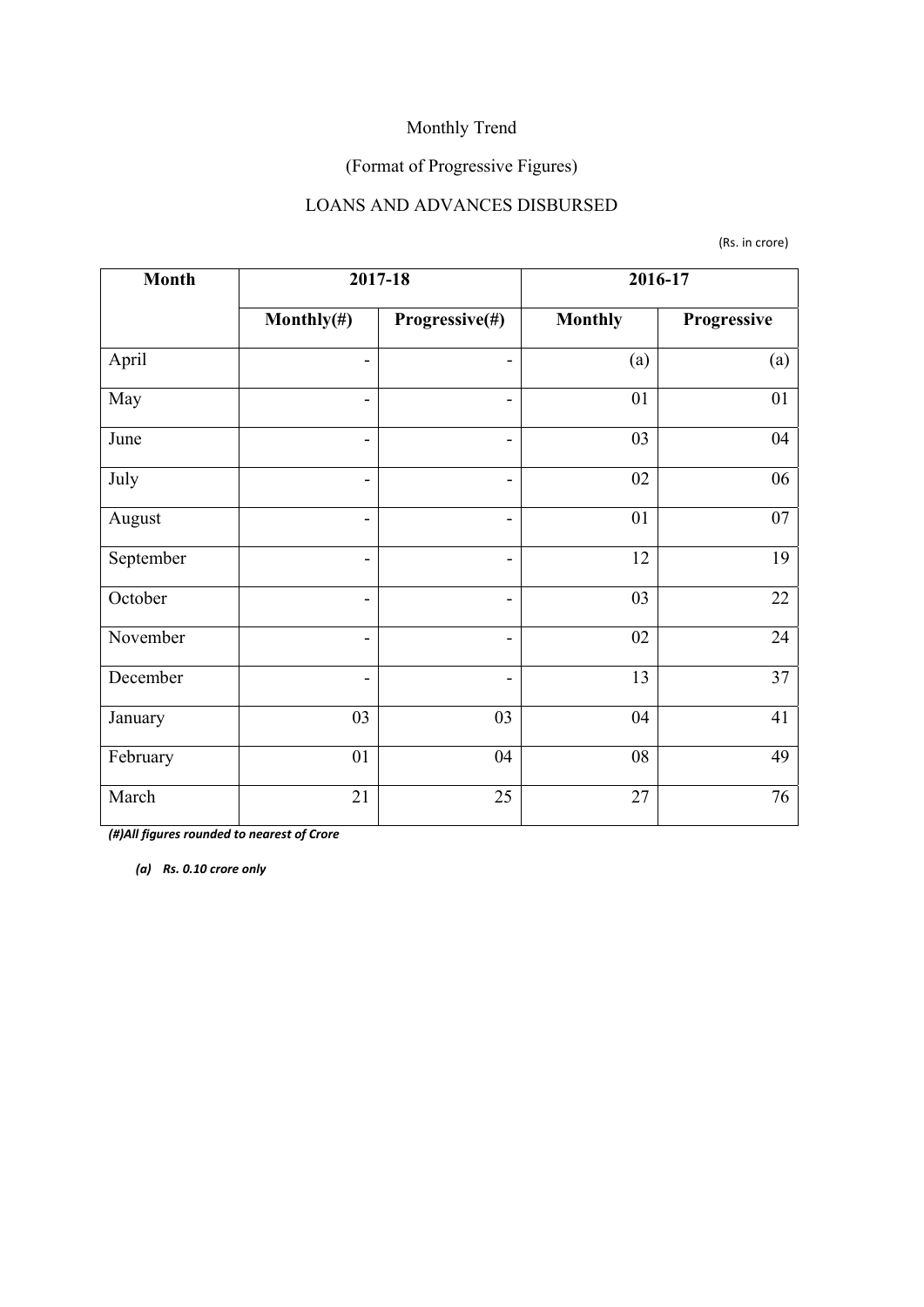# (Format of Progressive Figures)

### REVENUE SURPLUS

(Rs. in crore)

| <b>Month</b> | 2017-18        |                | 2016-17        |             |  |
|--------------|----------------|----------------|----------------|-------------|--|
|              | Monthly $(\#)$ | Progressive(#) | <b>Monthly</b> | Progressive |  |
| April        | $(-)443$       | $(-)443$       | $(-)346$       | $(-)346$    |  |
| May          | $(-)256$       | $(-)699$       | 1,200          | $(+)854$    |  |
| June         | $(-)191$       | $(-)890$       | 890            | $(+)1,744$  |  |
| July         | $(+)4,165$     | $(+)3,275$     | 262            | 2,006       |  |
| August       | $(-)2,027$     | $(+)1,248$     | $(-)1,717$     | 289         |  |
| September    | $(+)2,268$     | $(+)3,516$     | 1,882          | 2,171       |  |
| October      | $(+)597$       | $(+)4,113$     | $(-)487$       | 1,684       |  |
| November     | $(-)189$       | $(+)3,924$     | $(-)441$       | 1,243       |  |
| December     | $(+)1,185$     | $(+)5,109$     | 758            | 2,001       |  |
| January      | $(-)12$        | $(+)5,097$     | 1,546          | 3,547       |  |
| February     | $(+)1,608$     | $(+)6,705$     | $(-)103$       | 3,444       |  |
| March        | $(+)1,824$     | $(+)8,529$     | $(-)3,149$     | 295         |  |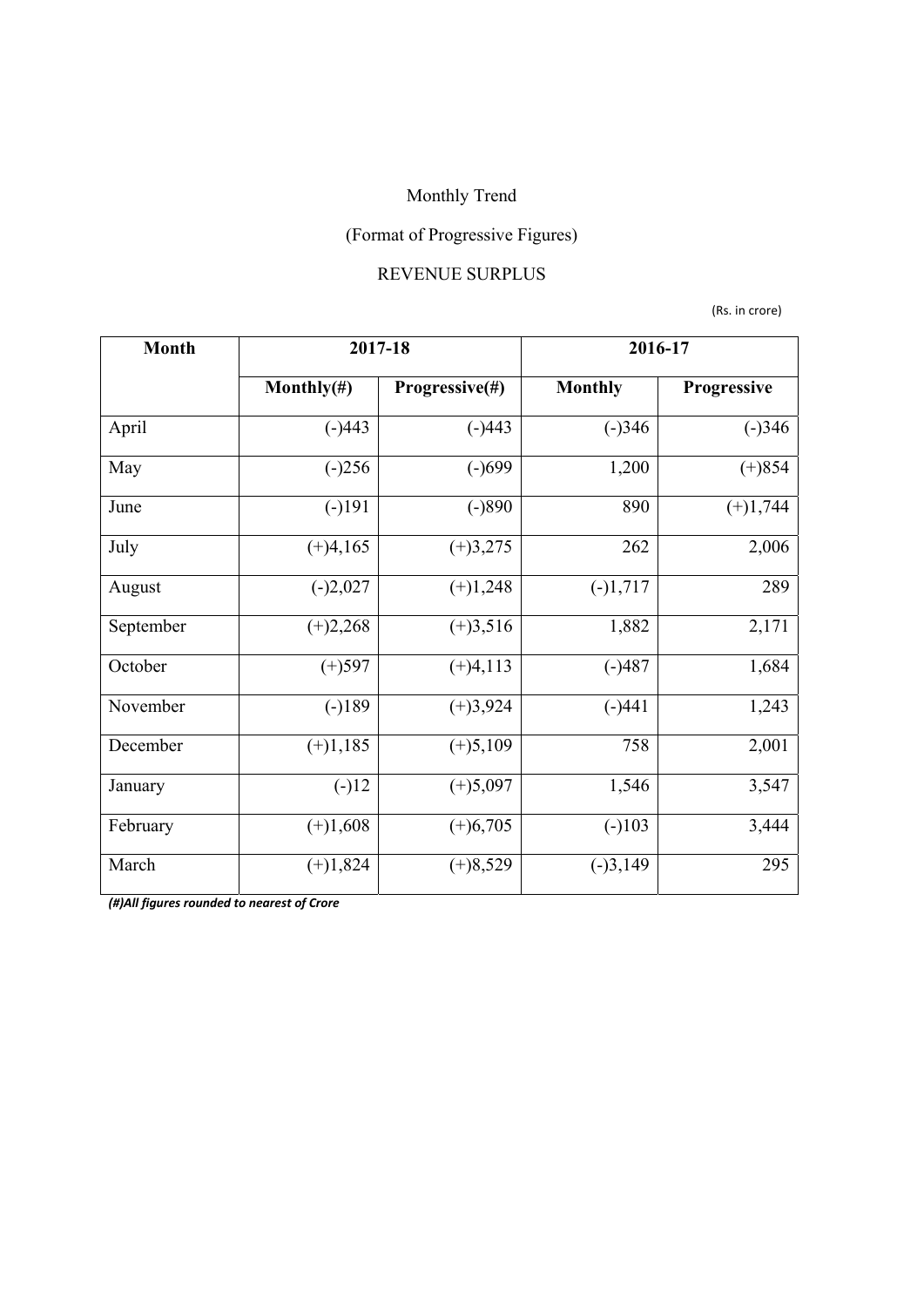# (Format of Progressive Figures)

## FISCAL DEFICIT

(Rs. in crore)

| <b>Month</b> | 2017-18        |                | 2016-17        |                    |  |
|--------------|----------------|----------------|----------------|--------------------|--|
|              | Monthly $(\#)$ | Progressive(#) | <b>Monthly</b> | <b>Progressive</b> |  |
| April        | 443            | 443            | 376            | 376                |  |
| May          | 911            |                | $(-)911$       | $(-)535$           |  |
| June         | 686            | 2,040          | $(-)518$       | $(-)1,053$         |  |
| July         | $(-)3,444$     | $(-)1,404$     | 389            | $(-)664$           |  |
| August       | 2,366          | 962            | 1,987          | 1,323              |  |
| September    | $(-)2,012$     | $(-)1,050$     | $(-)1,524$     | $(-)201$           |  |
| October      | $(-)37$        | $(-)1,087$     | 913            | 712                |  |
| November     | $(+)866$       | $(-)221$       | 712            | 1,424              |  |
| December     | $(-)568$       | $(-)789$       | $(-)249$       | 1,175              |  |
| January      | $(+)404$       | $(-)385$       | $(-)1,048$     | 127                |  |
| February     | $(-)416$       | $(-)801$       | 840            | 967                |  |
| March        | $(+)2,421$     | 1,620          | 6,697          | 7,664              |  |